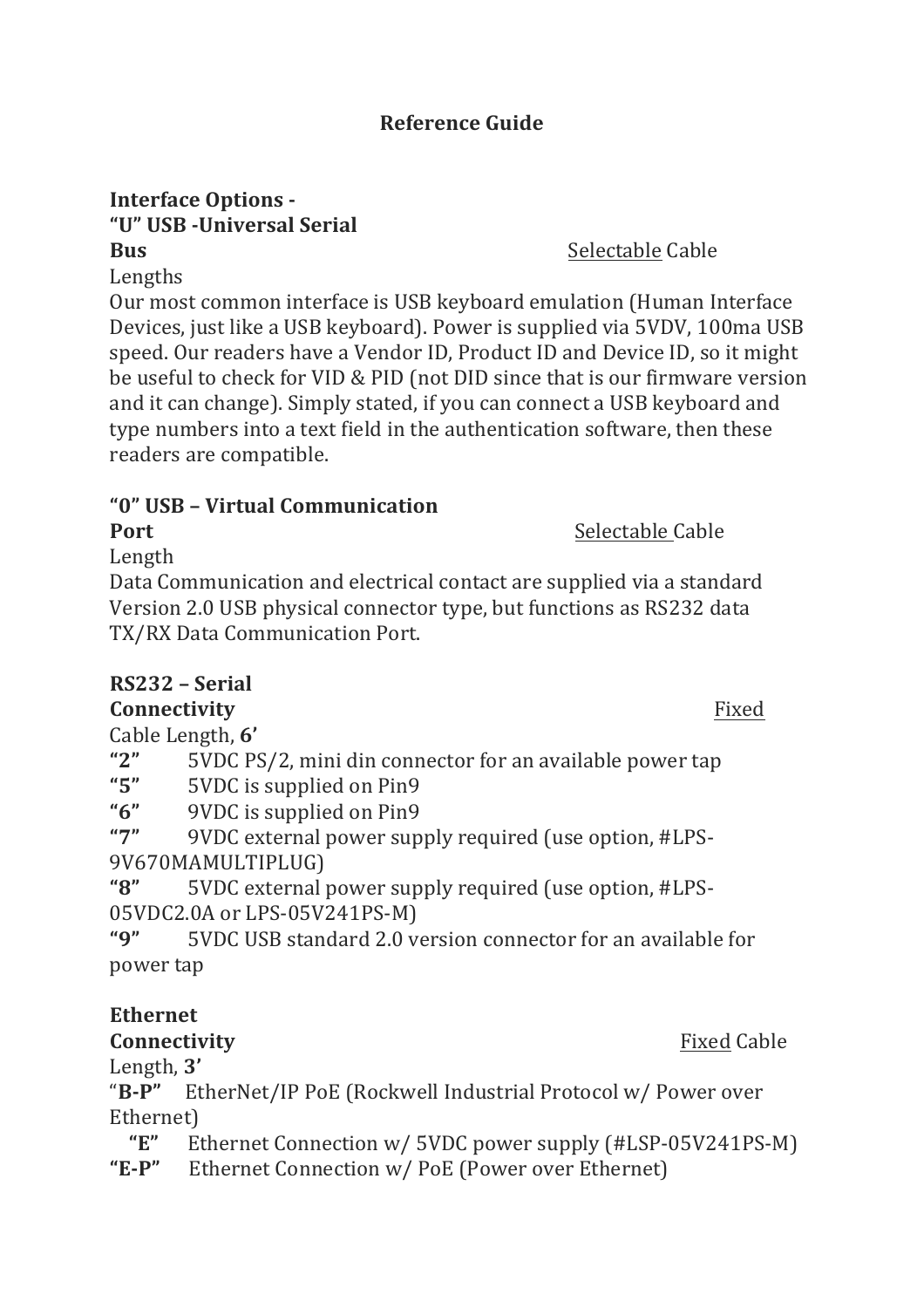#### **RDR-8058x Series Readers**

*pcProx Plus* is a dual-frequency (125 kHz & 13.56 MHz), multi-card technology reader that can replace all but a few of the pcProx models. Does not read the HID iClass Bld. ID Number

### **USB**

*Model # Desc. &* 

*Interface Connection type examples* RDR-8058xAKU pcProx Plus Enroll Black USB (PCs) power from same USB

81 Series, Data Output = Keystroke 82 Series, Data Output = Binary Code *(requires SDK, #DK-PCPRX-DOWNLOAD)*

# **Serial**

| Model #                               | Desc. & Interface                                        | Connection |  |  |
|---------------------------------------|----------------------------------------------------------|------------|--|--|
| type examples                         |                                                          |            |  |  |
|                                       | RDR-8058xAK0 pcProx Plus Enroll Black USB W/ Virtual COM | (PCs)      |  |  |
| power from same USB                   |                                                          |            |  |  |
|                                       | RDR-80581AK2 pcProx Plus Enroll Black 5VDC PS2/RS232     | (PCs)      |  |  |
| power at PS2 connect                  |                                                          |            |  |  |
|                                       | RDR-80581AK5 pcProx Plus Enroll Black 5VDC pin9          |            |  |  |
| RS232 Barcode/mag. stripe replacement |                                                          |            |  |  |
|                                       | RDR-80581AK6 pcProx Plus Enroll Black 9VDC Pin 9         |            |  |  |
| RS232 Barcode/mag. stripe replacement |                                                          |            |  |  |
|                                       | RDR-80581AK7 pcProx Plus Enroll Black 9VDC ext p.s.      |            |  |  |
| RS232<br>Universal, Controllers, etc. |                                                          |            |  |  |
|                                       | RDR-80581AK8 pcProx Plus Enroll Black 5VDC ext p.s.      |            |  |  |
| RS232                                 | Universal, Controllers, etc.                             |            |  |  |
|                                       | RDR-80581AK9 pcProx Plus Enroll Black 5VDC USB (PS)      |            |  |  |
| RS232                                 | (PCs) Power from USB Port                                |            |  |  |
|                                       |                                                          |            |  |  |

81 Series, Data Output = ASCII 82 Series, Data Output = Binary Code *(requires SDK, #DK-PCPRX-DOWNLOAD)*

# **Ethernet**

*Model # Desc. & Interface* RDR-80581AKB-P pcProx Plus Enroll Black Ethernet/IP POE Reader \*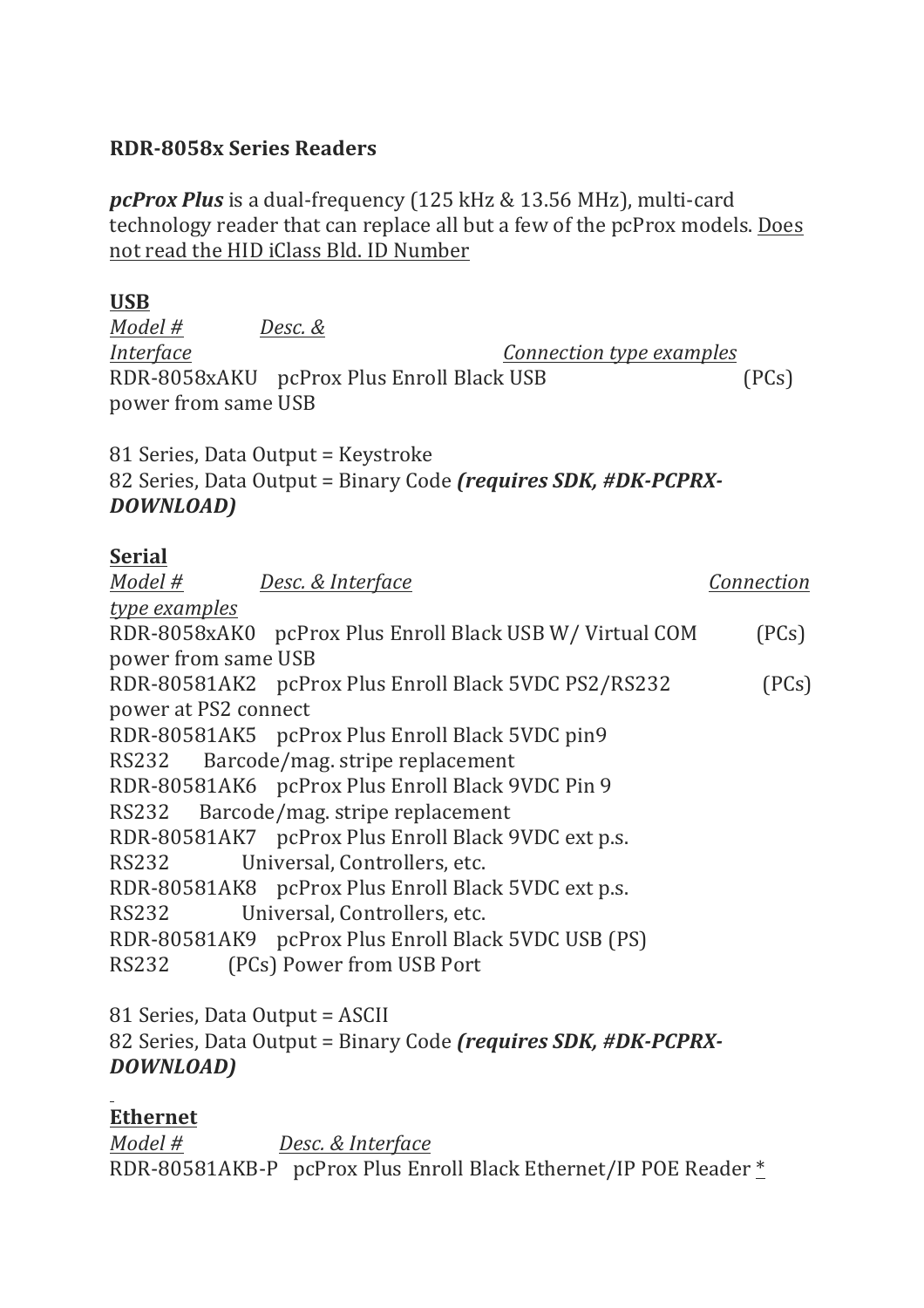Requires a power injector RDR-80581AKE pcProx Plus Enroll Black Ethernet Reader w/Power Supply (LSP-05V241PS-M) RDR-80581AKE-P pcProx Plus Enroll Black Ethernet POE Reader

81 Series, Data Output = ASCII 82 Series Data Output = Binary Code *(requires SDK, #DK-PCPRX-DOWNLOAD)*

#### **Available Cable Lengths**

Standard Cable Length for USB and RS232 models is 6 feet. **Except wall mount USB = 13"** Add "- $C06$ " as the number suffix, to order with a 6-inch cable (example: RDR-80581AKU-C06) Add "-C16" as the number suffix to order with a 16-inch cable (example: RDR-80581AKU-C16)

#### **Additional Form Factors**

| OEM-805xxxxx | <b>OEM Integration Board</b> |
|--------------|------------------------------|
| RDR-805Nxxxx | Bare Board, No Housing       |
| RDR-805Wxxxx | Wall Mount                   |

# **RDR-8008x Series Readers**

Is a dual-frequency (125 kHz & 13.56 MHz), multi-card technology reader that can replace all but a few of the pcProx models. RDR-800XX series provide support for HID iCLASS ID and iCLASS SE.

#### **USB**

*Model* # *Desc.* & *Interface Connection type* RDR-8008xAKU pcProx Plus Enroll Black USB (PCs) power from same USB

81 Series, Data Output = Keystroke 82 Series, Data Output = Binary Code *(requires SDK, #DK-PCPRX-DOWNLOAD)*

#### **Serial**

*Model* # *Desc. & Interface Connection type examples*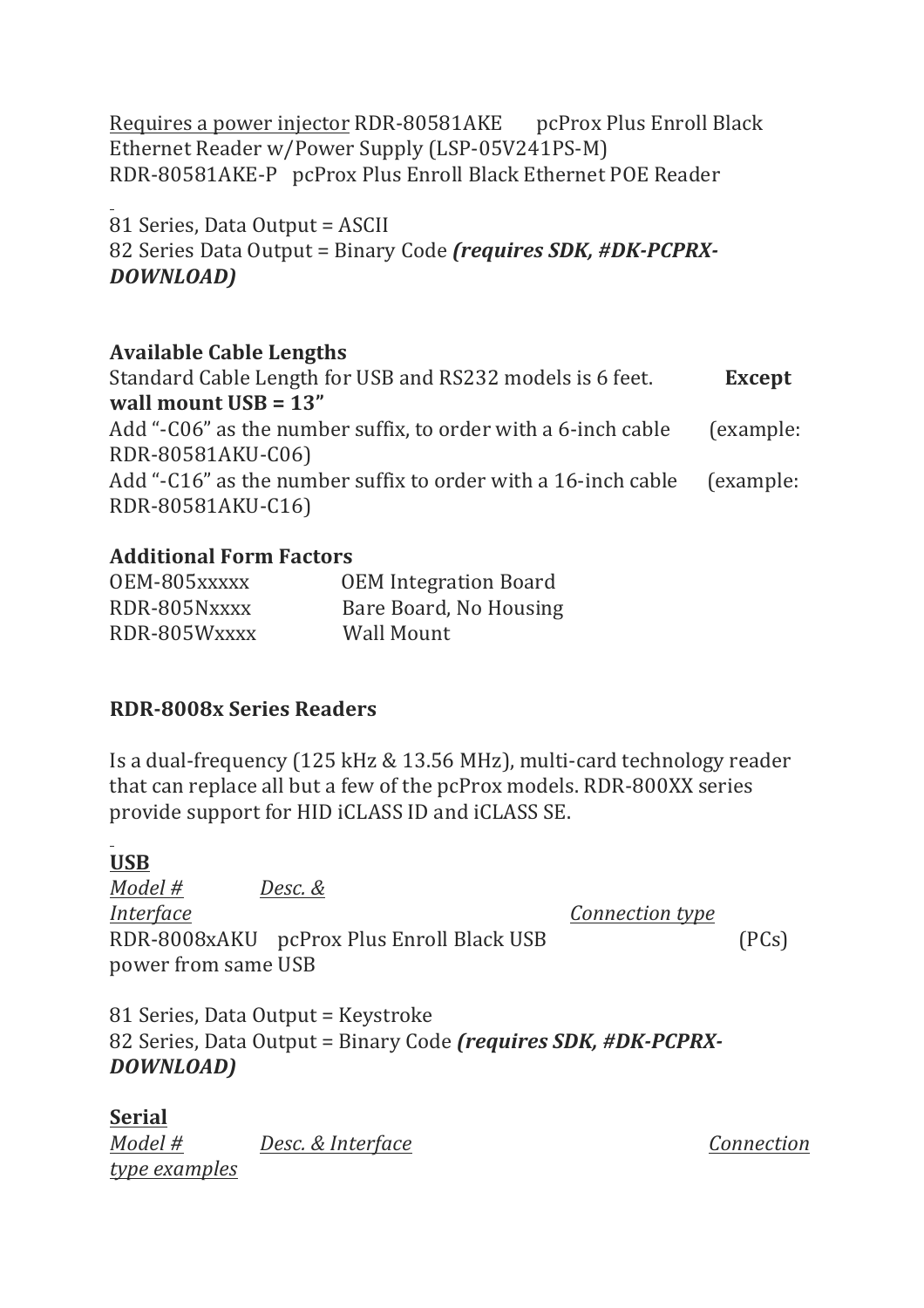RDR-8008xAK0 pcProx Plus Enroll Black USB W/ Virtual COM (PCs) power from same USB RDR-80081AK2 pcProx Plus Enroll Black 5VDC PS2/RS232 (PCs) power at PS2 connect RDR-80081AK5 pcProx Plus Enroll Black 5VDC Pin9 RS232 Barcode/mag. stripe replacement RDR-80081AK6 pcProx Plus Enroll Black 9VDC Pin 9 RS232 Barcode/mag. stripe replacement RDR-80081AK7 pcProx Plus Enroll Black 9VDC ext p.s. RS232 Universal, Controllers, etc. RDR-80081AK8 pcProx Plus Enroll Black 5VDC ext p.s. RS232 Universal, Controllers, etc. RDR-80081AK9 pcProx Plus Enroll Black 5VDC USB (P) RS232 (PCs) Powered from USB Port

81 Series Data Output = ASCII 82 Series Data Output = Binary Code *(requires SDK, #DK-PCPRX-DOWNLOAD)*

#### **Ethernet**

*Model # Desc. & Interface* RDR-80581AKB-P pcProx Plus Enroll Black Ethernet/IP POE Reader \* Requires a power injector RDR-80581AKE pcProx Plus Enroll Black Ethernet Reader w/Power Supply (LSP-05V241PS-M) RDR-80581AKE-P pcProx Plus Enroll Black Ethernet POE Reader

81 Series Data Output = ASCII 82 Series Data Output = Binary Code *(requires SDK, #DK-PCPRX-DOWNLOAD)*

#### **Available Cable Lengths**

Standard Cable Length for USB and RS232 models is 6 feet. **Except wall mount USB = 13"** Add "- $C06$ " as the number suffix, to order with a 6-inch cable (example: RDR-80081AKU-C06) Add "-C16" as the number suffix to order with a 16-inch cable (example RDR-80081AKU-C16)

#### **Additional Form Factors**

RDR-800Nxxxx Bare Board, No Housing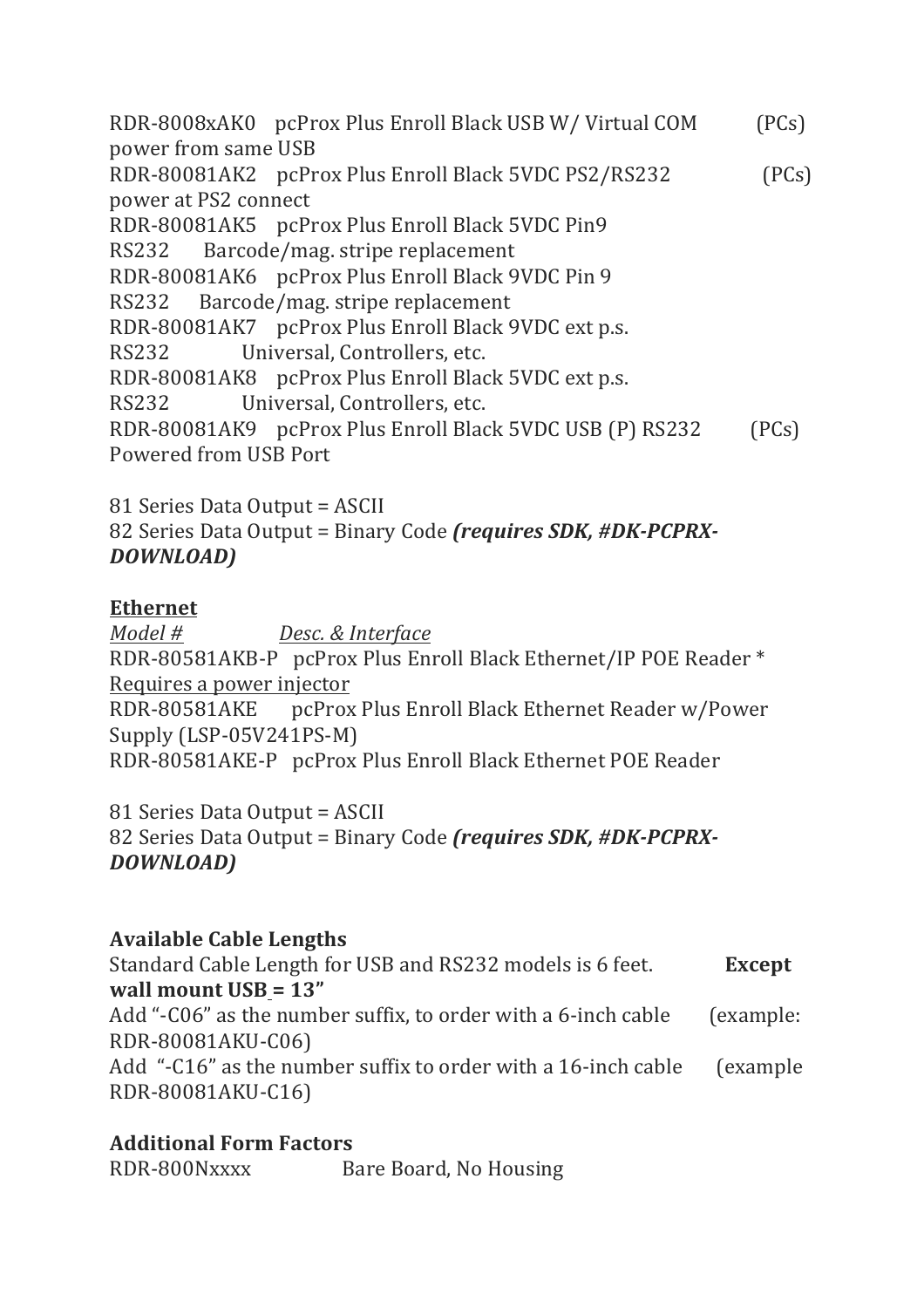### RDR-800Wxxxx Wall Mount **RDR-6x81/6x82 Series Readers RDR-7x81/6x82 Series Readers**

*pcProx* readers are for all 125 kHz proximity and 13.56 MHz contactless smartcard technologies with each reader specific to the specified badge technology

#### **USB**

*Model # Desc. &* 

*Interface Connection type examples* RDR-6/7x8xAKU pcProx Plus Enroll Black USB (PCs) power from same USB

81 Series Data Output = Keystroke 82 Series Data Output = Binary Code *(requires SDK, #DK-PCPRX-DOWNLOAD)*

### **Serial**

*Model # Desc. & Interface Connection type examples* RDR-6/7x8xAK0 pcProx Plus Enroll Black USB W/ Virtual COM (PCs) power from same USB RDR-6/7x8xAK2 pcProx Plus Enroll Black 5VDC PS2/RS232 (PCs) power at PS2 Connector RDR-6/7x8xAK5 pcProx Plus Enroll Black 5VDC Pin9 RS232 Barcode/mag. stripe replacement RDR-6/7x8xAK6 pcProx Plus Enroll Black 9VDC Pin 9 RS232 Barcode/mag. stripe replacement RDR-6/7x8xAK7 pcProx Plus Enroll Black 9VDC ext p.s. RS232 Universal, Controllers, etc. RDR-6/7x8xAK8 pcProx Plus Enroll Black 5VDC ext p.s. RS232 Universal, Controllers, etc. RDR-6/7x8xAK9 pcProx Plus Enroll Black 5VSC USB (PS) RS232 (PCs) Powered from USB Port

81 Series Data Output = ASCII 82 Series Data Output = Binary Code *(requires SDK, #DK-PCPRX-DOWNLOAD)*

# **Ethernet**

*Model # Desc. & Interface* RDR-6/7x81AKE pcProx Plus Enroll Ethernet/IP POE Reader w/Power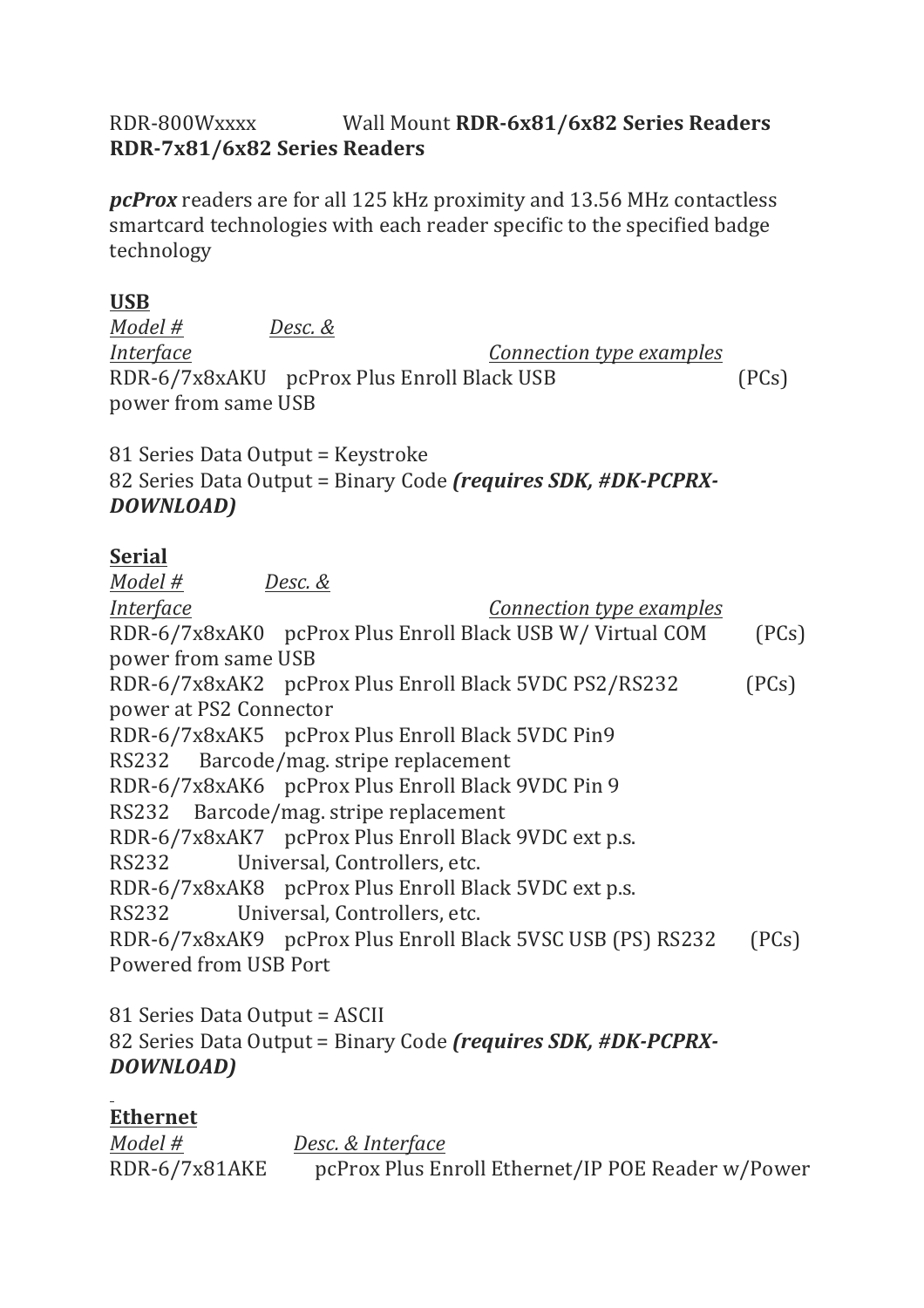Supply (#LSP-5VAKE) RDR-6/7x81AKE-E pcProx Plus Enroll Ethernet POE Reader, a Power Supply is not included

81 Series Data Output = ASCII

### **Available Cable Lengths**

Standard Cable Length for USB and RS232 models is 6 feet **Except wall mount USB = 13"** Add "- $C06$ " as the number suffix, to order with a  $6$ -inch cable (example: RDR-6081AKU-C06) Add "-C16" as the number suffix to order with a 16-inch Cable (example RDR-7081AKU-C16)

# **Additional Form Factors**

| RDR-6/7xDxxxx | <b>USB Dongle</b>      |
|---------------|------------------------|
| RDR-6/7xExxxx | ExpressCard            |
| RDR-6/7xNxxxx | Bare Board, No Housing |
| RDR-6/7xPxxxx | <b>PCMCIA Card</b>     |
| RDR-6/7xWxxxx | <b>Wall Mount</b>      |

#### **Software Developer's Kits**

www.rfideas.com/products/software\_developer\_kits/

*SDK* provides read/write capabilities for proximity and contactless readers and proximity cards, prox cards, contactless smart cards, *iCLASS* contactless smart cards and MIFARE contactless smart cards.

| DK-PCPRX-DOWNLOAD                   | SDK for pcProx Enroll, pcSwipe,      |
|-------------------------------------|--------------------------------------|
| pcProx Sonar, and                   |                                      |
| Wiegand                             | converters                           |
| DK-7080-DOWNLOAD                    | SDK which allows developers complete |
| access to HID's iCLASS or           | NXP's                                |
| MIFARE contactless read/write cards |                                      |

#### **pcSwipe Enroll** www.rfideas.com/products/magnetic\_stripe\_reader/pcswipe\_enroll/

*pcSwipe* is a 3 track magnetic card reader for identification and enrollment capable of reading magnetic stripe cards. Available Interfaces; USB, RS-232,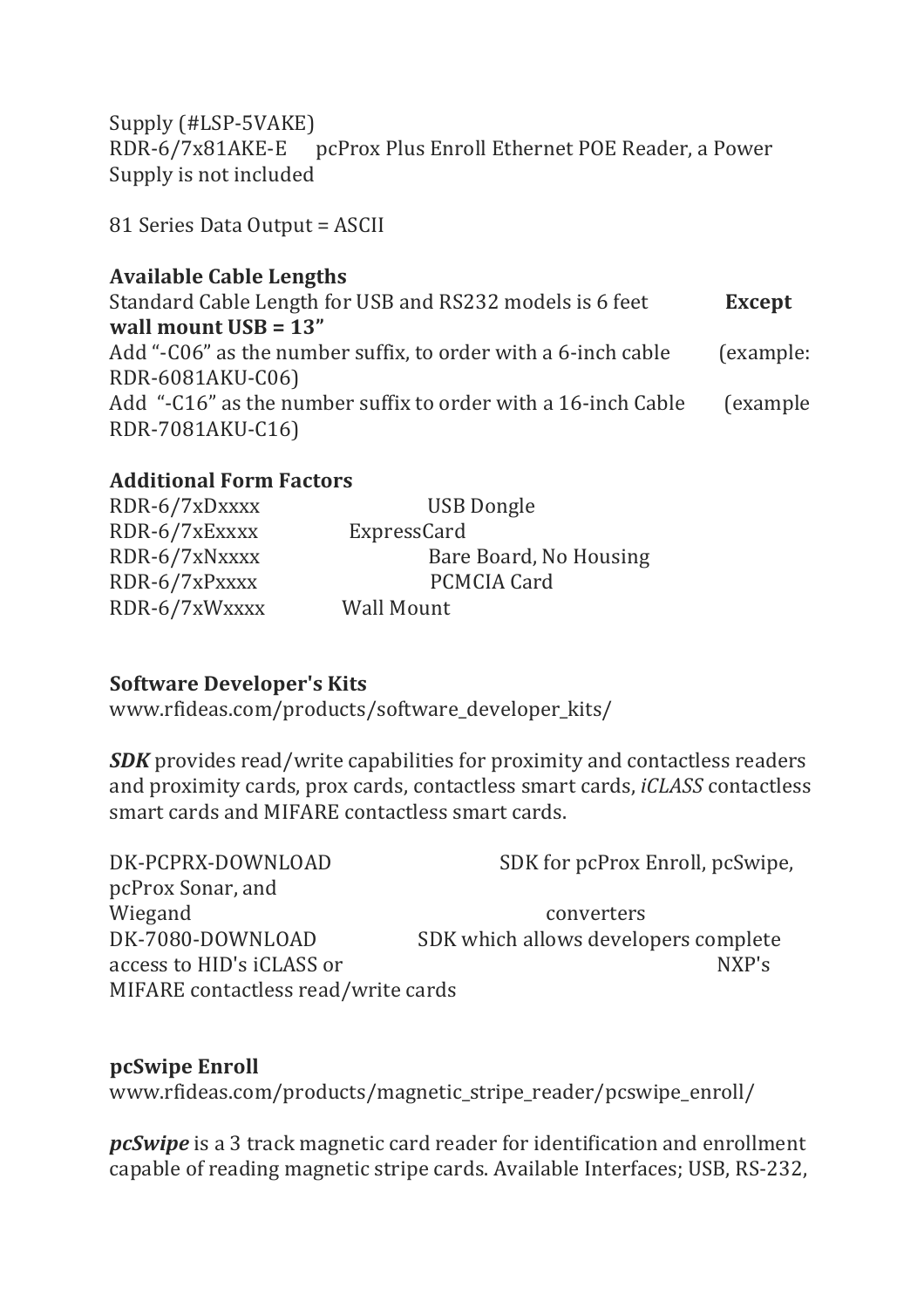Ethernet

MS3-00M1 Three Track Magnetic Stripe Reader

BKT-BASE (Optional) Magnetic Stripe Reader Base Accessory

### **pcProx® Sonar**

www.rfideas.com/products/presence\_detector/pcprox\_sonar/

*pcProx Sonar* is a plug-and-play, hands-free, auto locking presence detector. It detects a user's presence so the computer will not lock until the user physically steps away, avoiding awkward time-out settings.

BSE-PCPRX-SNR pcProx-Sonar, presence detector (includes: BKT-Angle)

**Converters** www.rfideas.com/products/converters/

RF IDeas supplies additional converters designed for proximity and contactless smart card readers.

 $OEM-W2RS232-V3,  $OEM-W2RS485-V3,  $OEM-W2USB-V3 = 26-64$  bit format$$ length.

 $OEM-W2RS232-CHUID = 26-255 bit format length.$ 

# **Software Solutions & Applications**

**OEM Applications** www.rfideas.com/applications/oem\_reader.php RF IDeas' product offering is suited for direct integration or embedding into systems such as printers, vending machines, mobile devices, kiosks, medical devices and more. Available interface options - USB, TTl, Serial and Weigand

# **PLC Applications**

Our readers can be easily integrated in these applications to provide increased security and control via card data input to Allen-Bradley PLC, Rockwell Software Automation and other digital computers for a wide range of control machinery on factory and assembly floor. Other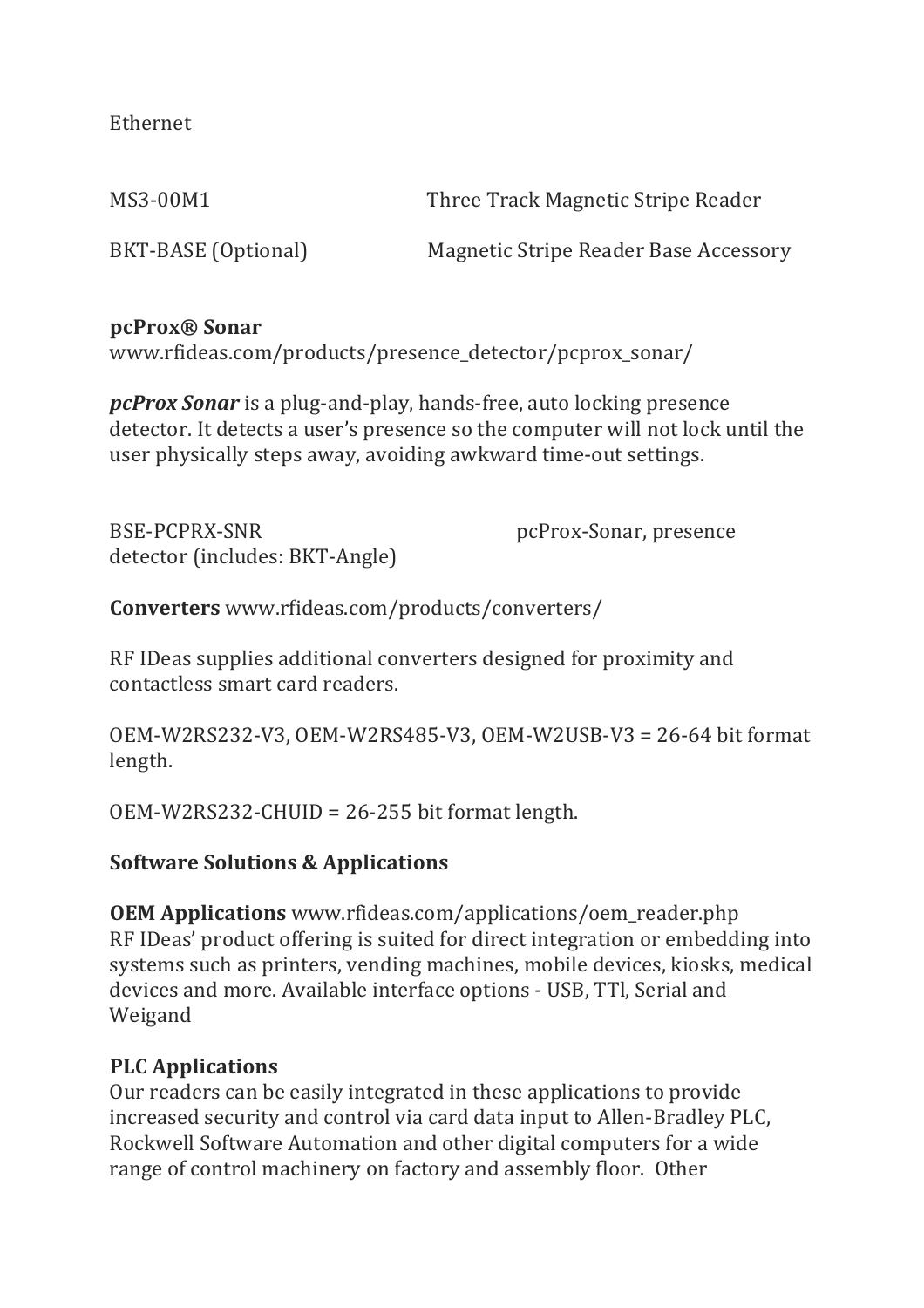applications include amusement rides, light fixtures and industrial equipment.

**Windows Log-On** www.rfideas.com/products/air\_id\_writers\_readers/ Need to log into Windows using an ID badge, then our pcProx playback starter kit is a good way to get started. We offer two different starter kits, one for MIFARE, another for *iClass* badges. Using the appropriate writer in the kit, you can program a user name and password into the memory sectors of the MIFARE or *iClass* badge. Then, using the appropriate playback reader, those log-in credentials programmed into the badge can be entered as keystrokes into your Windows log-in screen. Thus eliminates the need for manual entry and improving workflow.

# **SSO/Logical Access** www.rfideas.com/partners/partnerlist/

SSO is solution that allows log-in to multiple programs within your IT domain using a single credential once. RF IDeas partners with multiple software companies, to offer you an integrated solution using our readers. These programs are tailored to your specific IT environment. RF IDeas WaveID SSO Partners

### **MFP Applications**

www.rfideas.com/applications/multifunction\_printers.php ID badge authentication - pcProx readers can be used within a system to pass the ID badge number as the password/PIN. Software is required on the MFP to provide the authentication layer. This could be native to your system or through Print Management software companies, provided you have an API or development platform for embedding the software. The software is where the user database is handled, access rights and permissions are assigned and features such as pull printing and cost recovery are provided. Our readers provide access to your system via a simple tap of the badge to the reader for authentication. RF IDeas WaveID MFP Partners

# **Compatibility With Desktop Readers**

#### **Multi-Card Readers**

**pcProx Plus** HID Prox iCLASS SE Casi Rusco iCLASS ID Indala Prox **HID** Prox

**RDR-8058xxxx RDR-8008xxxx** MIFARE Casi Rusco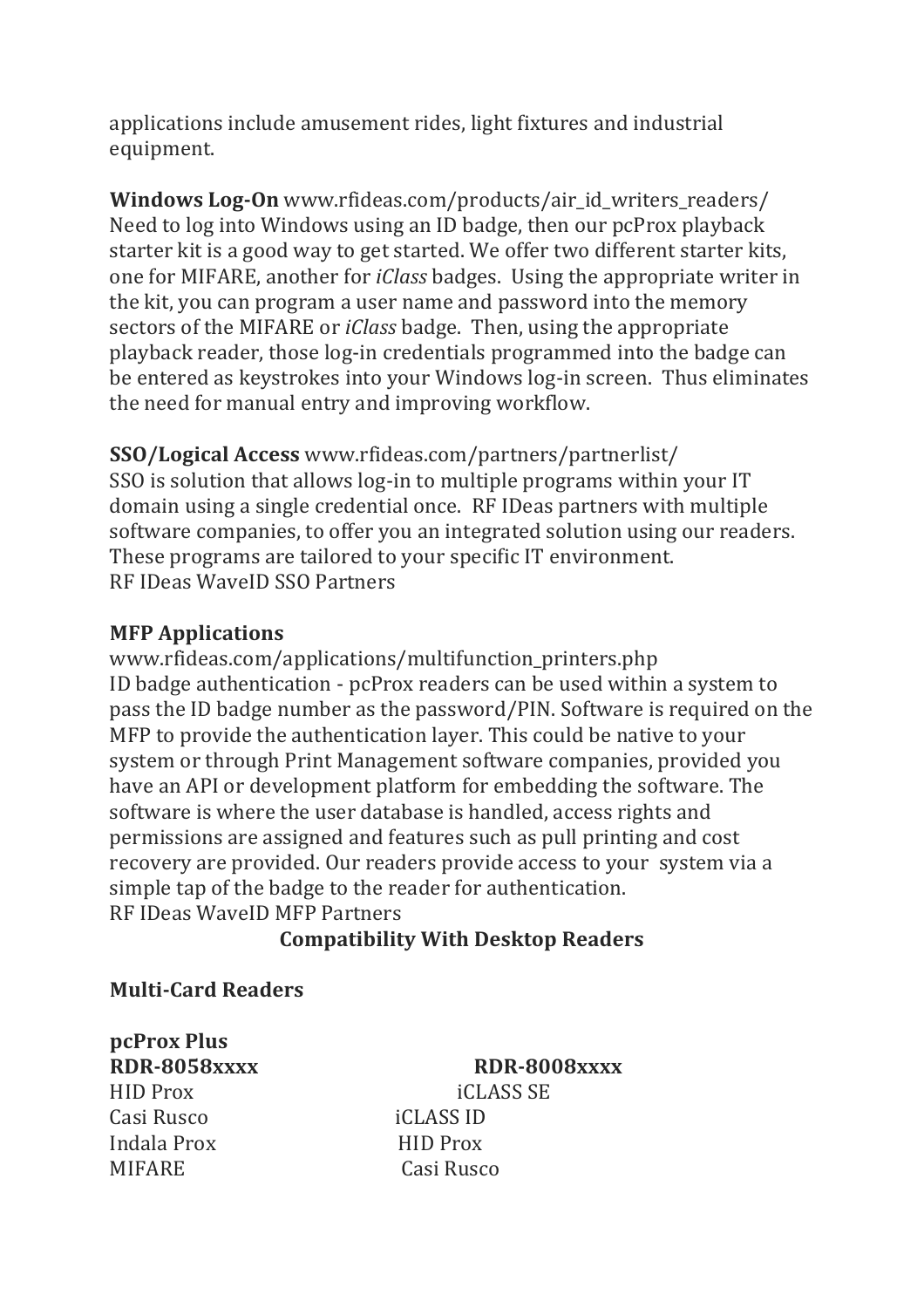LEGIC Indala Prox Pyramid MIFARE

**\*Partial List \*Partial List**

**Complete list; www.rfideas.com/support/learning\_center/pcprox\_plus\_card\_types.p hp**

**Card Specific Readers**

| pcProx Enroll               |  |  |  |  |
|-----------------------------|--|--|--|--|
| RDR-6x8xxxx                 |  |  |  |  |
| 125 kHz (Proximity)         |  |  |  |  |
| <b>HID Prox</b>             |  |  |  |  |
| Casi Rusco                  |  |  |  |  |
| Indala Prox                 |  |  |  |  |
| Pyramid                     |  |  |  |  |
| AWID                        |  |  |  |  |
| <i><b>*Partial List</b></i> |  |  |  |  |

**pcProx Enroll pcProx Enroll/Writer RDR-6x8xxxx RDR-7x8xxxx** 13.56 MHz (Contactless) HID iClass **MIFARE LEGIC** Sony Felica FIPS201 **\*Partial List \*Partial List**

**pcProx Playback RDR-7085AKU, RDR-7585AKU** 13.56 MHz (Contactless) HID iclass MIFARE

**Credentials** www.rfideas.com/products/credentials/

**Accessories** www.rfideas.com/products/accessories.php

# **Part Number Legend**

#### **Example - RDR-7081AKU**

RDR - Standard Card Reader (Reader Type)  $7 - 13.56$  MHz (Frequency Type) **0** – HID (Supported Card Format) **8** - Desktop housing (Housing Type) **N**- none (OEM pc board); **7** - larger housing for custom reader;

**P** - PCMCIA; **D** - Dongle\*; **E** – Expresscard 

; **W** - Wallswitch

**1** - keystroker or ASCII serial data (Output Type) **2**; RAW Data (Output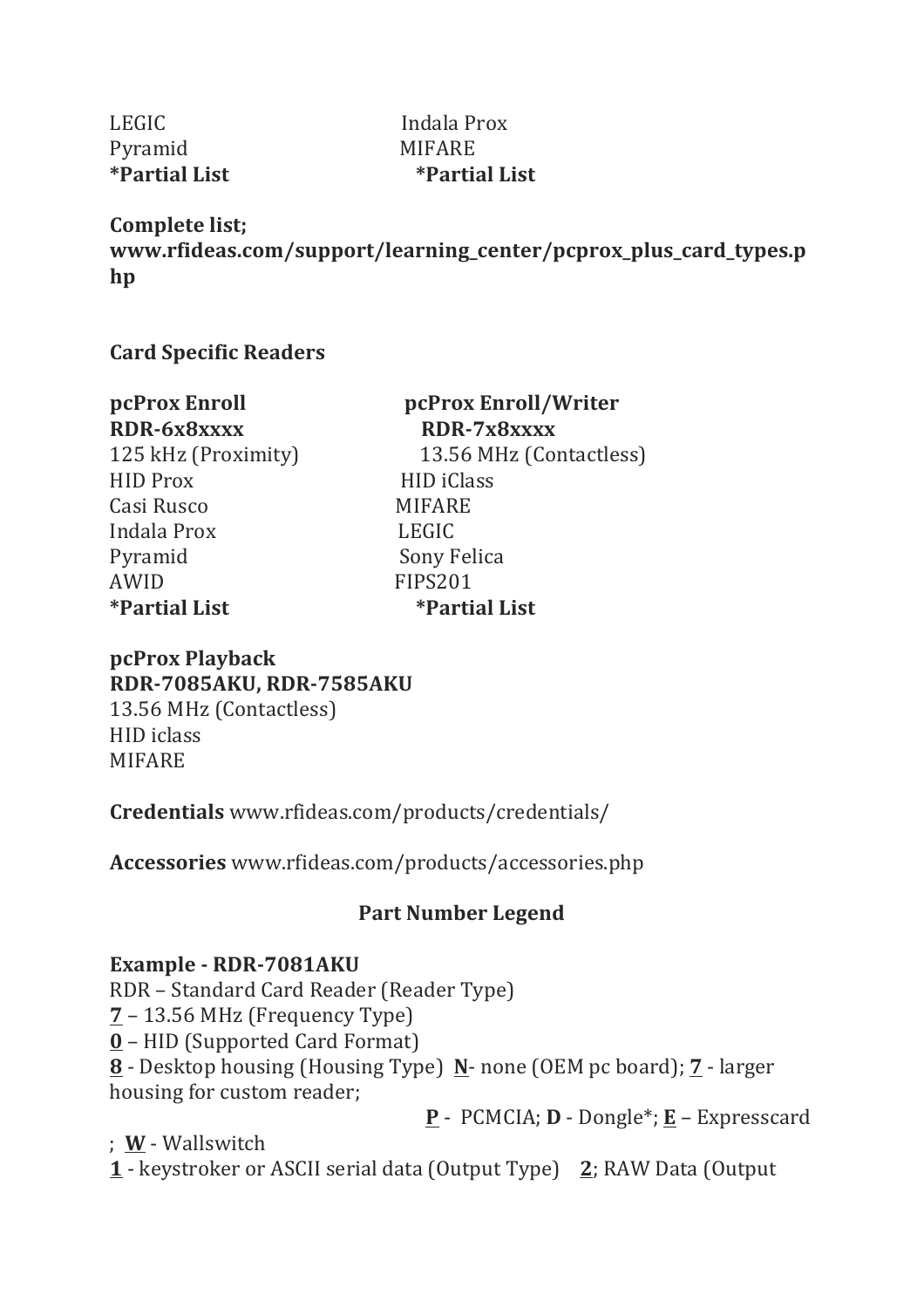Type)

**A** – Version

 $K - Black$  (Housing Color)  $K = Black$ , **P**=Pearl (desktop only),  $W = White$ (wall Switch only)

**U** - USB Port with either key stroke or SDK driven output (Interface Type) **'x'** – Denotes multiple options within category

2: PS/2 pass-thru connector taps power from keyboard/mouse connector

5: DB9 data and 5 VDC Power supplied on Pin 9 of DB 9 connector

6: DB9 data and 9 VDC Power supplied on Pin 9 of DB 9 connector

7: Connector allows for external 9 VDC power supply wall adaptor

8: DB9 data and 5VDC wall power supply connector cable

9: DB9 and USB 5 VDC power tap

0 - USB connector output as Virtual COM

**'\*'-** Denotes availability in Dongle housing

'vyy' - Denote custom format number for HID *iClass* readers **Frequency Legend**

| Example - RDR-6x81AKU           | Example - RDR-7x81AKU |  |
|---------------------------------|-----------------------|--|
| 125Khz (PROXIMITY)              | <b>13.56 MHz</b>      |  |
| (CONTACTLESS)                   |                       |  |
| $0 - HID$ Prox                  | $0 - HID$             |  |
| iClass                          |                       |  |
| $2 - Casi$                      | 5 - MIFARE / CSN      |  |
| 3 – Indala                      | 6 – ISO 15693 CSN,    |  |
| 14443A CSN                      |                       |  |
| 4 – Pyramid                     | F – FelicaCa/Sony     |  |
| 7 - Kantech ioProx              | J - Seilox            |  |
| $8 - AWID$                      | L – Legic, Advant     |  |
| <b>CSN</b>                      |                       |  |
| A – ID Tech, RF Logic           | M – MIFARE,           |  |
| Ultralight CSN, Philips/NXP     |                       |  |
| B - - Stadt Fulda               | $P - FIPS201$         |  |
| C – Cardax                      | T – Tag-IT, Texas     |  |
| Instruments                     |                       |  |
| D - Diester                     | Y - XceedID,          |  |
| <b>Ingersoll Rand</b>           |                       |  |
| $E - EM/R$ ossliare (410X/4200) | Z – Secura            |  |
| Key -01, Radio Key              |                       |  |
| G - G-Prox II                   |                       |  |
| H - Hitag                       |                       |  |
|                                 |                       |  |